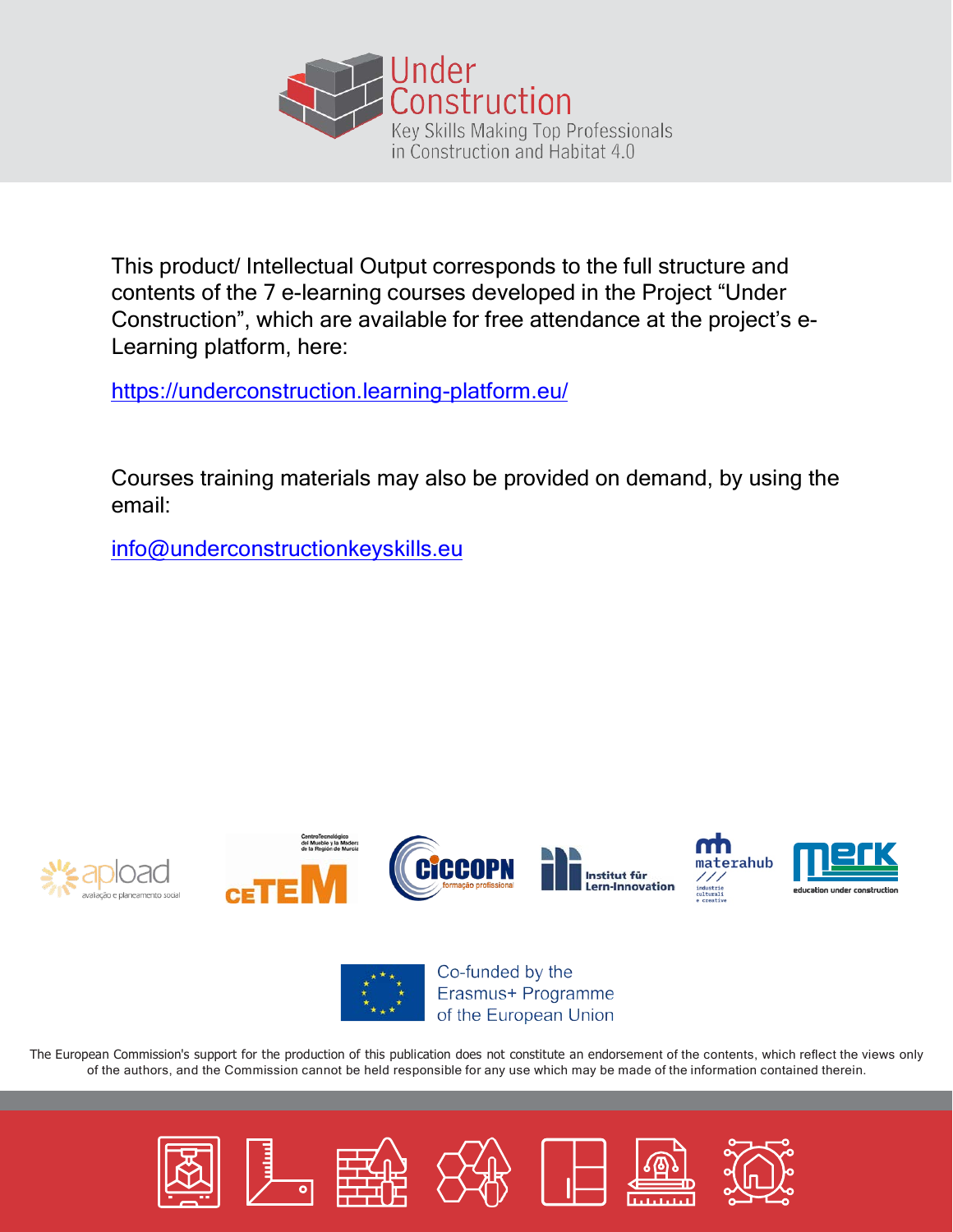



## **Course: 3D Printing**



## Pillar 1: Communication (Soft Skills - Interpersonnal)

- Module 1: Communication & Teamwork
	- Unit 1: Communication in the workplace
	- Unit 2: Teamwork
- Module 2: Communication with the 3-D Printing Client
	- Unit 1: Understanding the Clients' Needs
	- Unit 2: Communicating 3D Printing Challenges and Constraints

#### • Pillar 2: Problem Solving and 3D Printing

- Module 1: Problem solving
	- Unit 1: Problem solving reasoning
	- Unit 2:Problem solving in the workplace
- Module 2: Problem solving in 3D Printing
	- Unit 1: Equating the best Priting Solution (Material & Process)
	- Unit 2: Identifying Errors and Equating Alternative Solutions
- Pillar 3: Operating the 3D Printer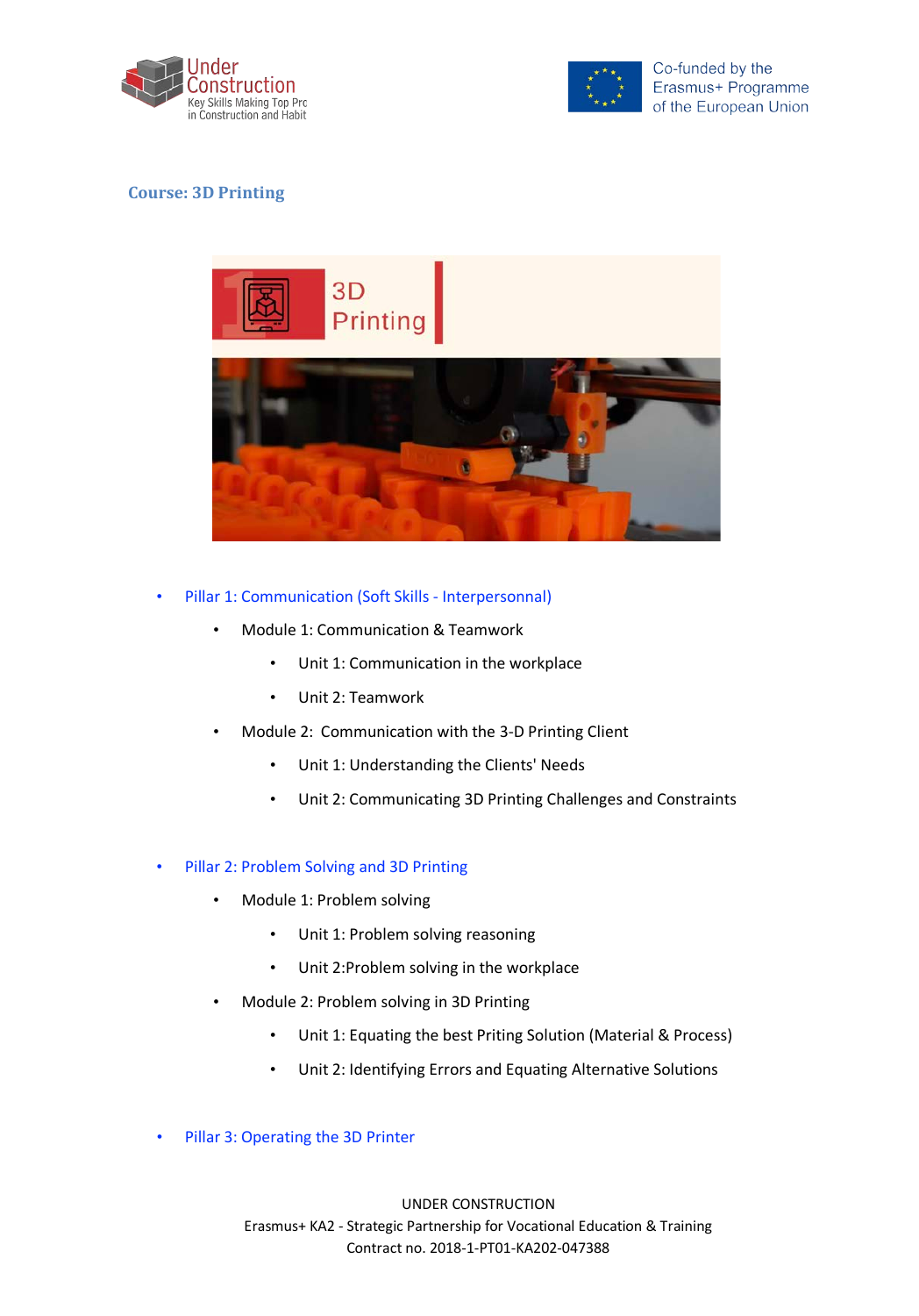



- Module 1: Getting to know the 3D Printer
	- Unit 1: Printer features & characteristics
	- Unit 2: 3D Printer technical problems and support
- Module 2: Operating the 3D Printer
	- Unit 1: Adjusting & Re-adjusting the Printing Parameters)
	- Unit 2: Remotely operating the 3D Printer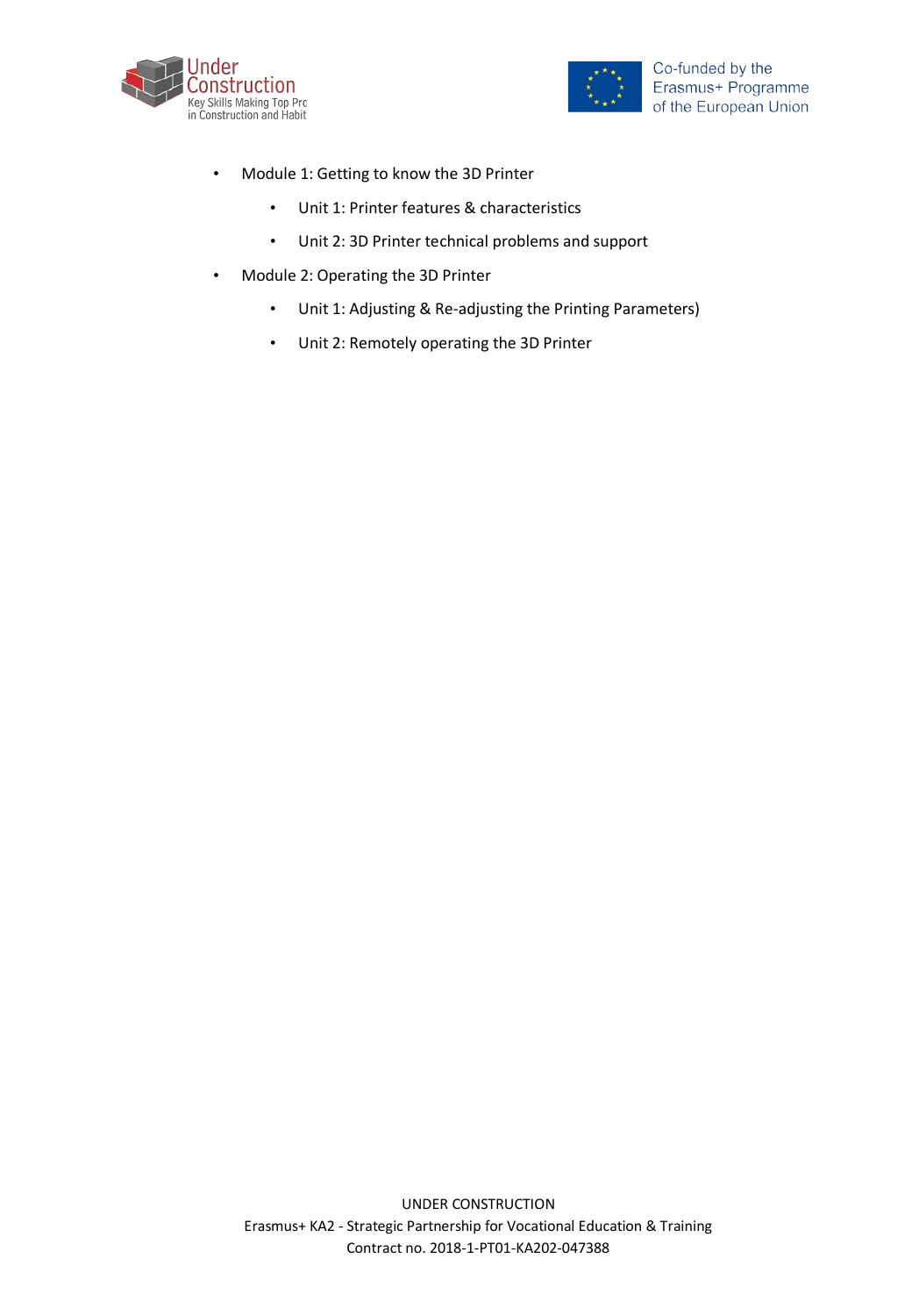



## **Course: Carpentry**



## Pillar 1: Creative and divergent thinking

- Module 1: Thechnical solutions that meet the client's needs
	- Unit 1: Types of materials used
	- Unit 2: Conservation and rehabilitation techniques
- Module 2: Development of aesthetical appealing work
	- Unit 1: Interior Design
	- Unit 2: Market Trends
- Module 3: Problem solving in the Professional Context
	- Unit 1: Technical problems
	- Unit 2: Organizational problems

#### Pillar 2: Flexibility

- Module 1: Teamwork
	- Unit 1: Concept of team in the work context
	- Unit 2: Roles of the team members
	- Unit 3: Planning the teamwork
- Module 2: Interpersonal relationships

### UNDER CONSTRUCTION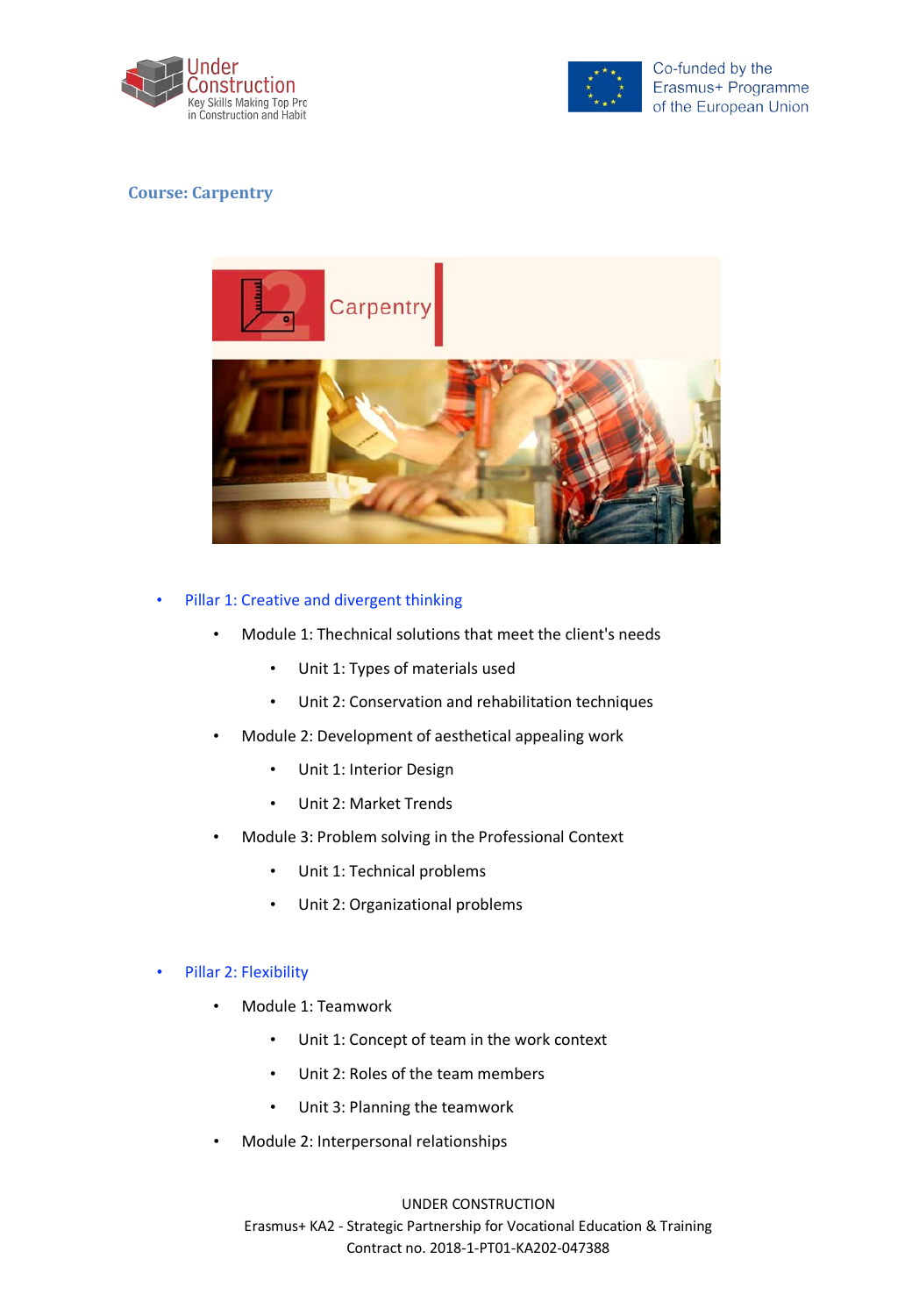



- Unit 1: Identifying the importance of communication
- Unit 2: Identifying the elements in communication
- Unit 3: Verbal and non-verbal language
- Module 3: Conflict Management
	- Unit 1: Identifying the different types of conflict
	- Unit 2: Identifying forms of dealing with conflicts
	- Unit 3: Ability to deal with a conflict
- Pillar 3: Materials and technical solutions
	- Module 1: Wood and derivatives
		- Unit 1: Technical characteristics
		- Unit 2: Sustainability
	- Module 2: New types of wood treatments
		- Unit 1: Acetylation
		- Unit 2: Thermal treatment
	- Module 3: New construction-related tchnical solutions availabl in the market
		- Unit 1: Fixing
		- Unit 2: Technical solutions in the feld of work health and safety
		- Unit 3: Machines and equipment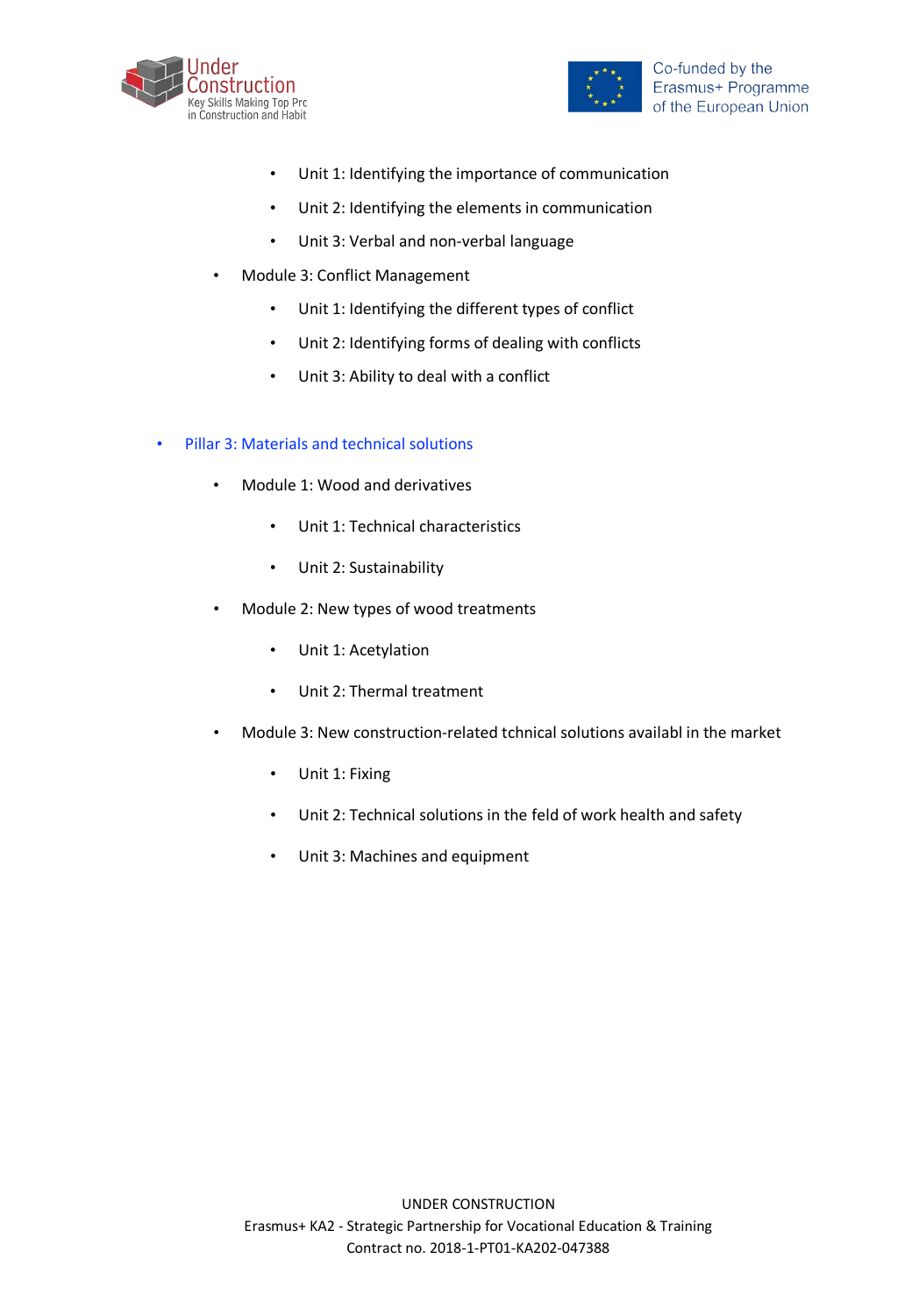



# **Course: Bricklaying**



## • Pillar 1: Thinking skills

- Module 1: Critical thinking
	- Unit 1: The definition and purpose of critical thinking
	- Unit 2: How or in which situations is critical thinking relevant?
- Module 2: Problem solving
	- Unit 1: What is problem solving?
	- Unit 2: Key steps in the creative troubleshooting process?
- Module 3: Creativity
	- Unit 1: What is creativity?
	- Unit 2: Methods fostering creativity
	- Unit 3: How or in which situations is creativity solving relevant?

#### • Pillar 2: Interpersonal skills

- Module 1: Communication colleague and customer
	- Unit 1: What is communication?
	- Unit 2: Basic principles of communication
	- Unit 3: Open and closed questions

### UNDER CONSTRUCTION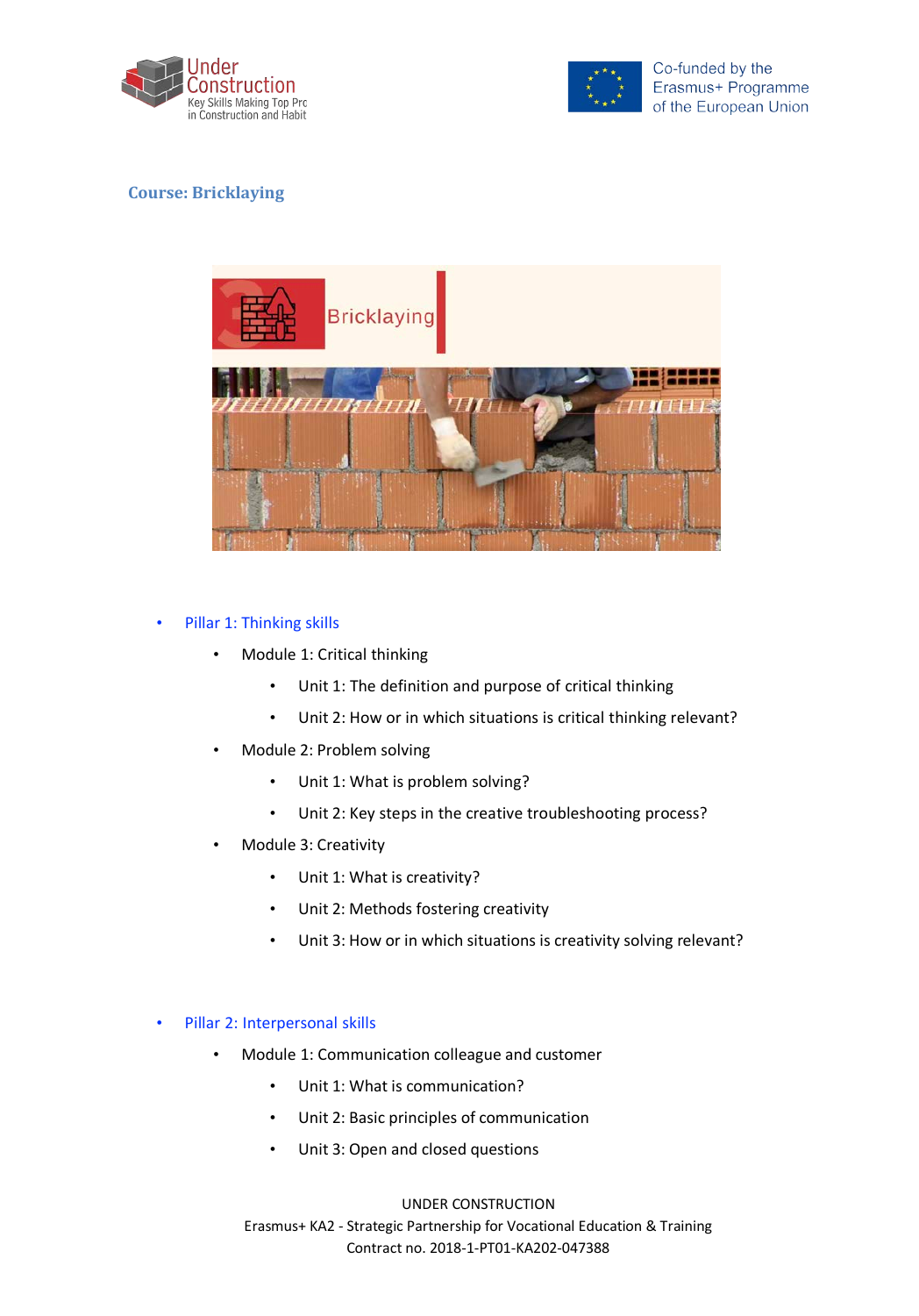



- Unit 4: Tips for speaking and listening
- Unit 5: Observing and interpreting
- Module 2: Teamwork
	- Unit 1: What is teamwork?
	- Unit 2: How or in which situations is teamwork relevant for bricklaying?
	- Unit 3: Basic principles of teamwork
- Module 3: Training and coaching
	- Unit 1: Learning style
	- Unit 2: Conversation techniques
	- Unit 3: Training and coaching

#### • Pillar 3 - Technical skills

- Module 1: Basic and advanced knowledge restoration mason
	- Unit 1: Bricklayer (general)
	- Unit 2: Constructions in the neo-gothic
	- Unit 3: Historical binders
	- Unit 4: Bricks and masonry bonds
	- Unit 5: Neo-gothic architecture in Europe
	- Unit 6: Space-extension constructions (vaults)
	- Unit 7: Case Saint Urbanus church
	- Unit 8: Finishing of masonry
	- Unit 9: Industry 4.0 for the construction and masonry industry
- Module 2: Bricklayer Restoration: Practical Assessment
	- Unit 0: Explanation Practical Assessment
	- Unit 1: Installation of work space for masonry
	- Unit 2: Perform simple masonry work
	- Unit 3: Makes masonry
	- Unit 4: Provides architectural facilities
	- Unit 5: Adds joints
	- Unit 6: Covers masonry finishing
	- Unit 7: Cleans up the workplace

#### UNDER CONSTRUCTION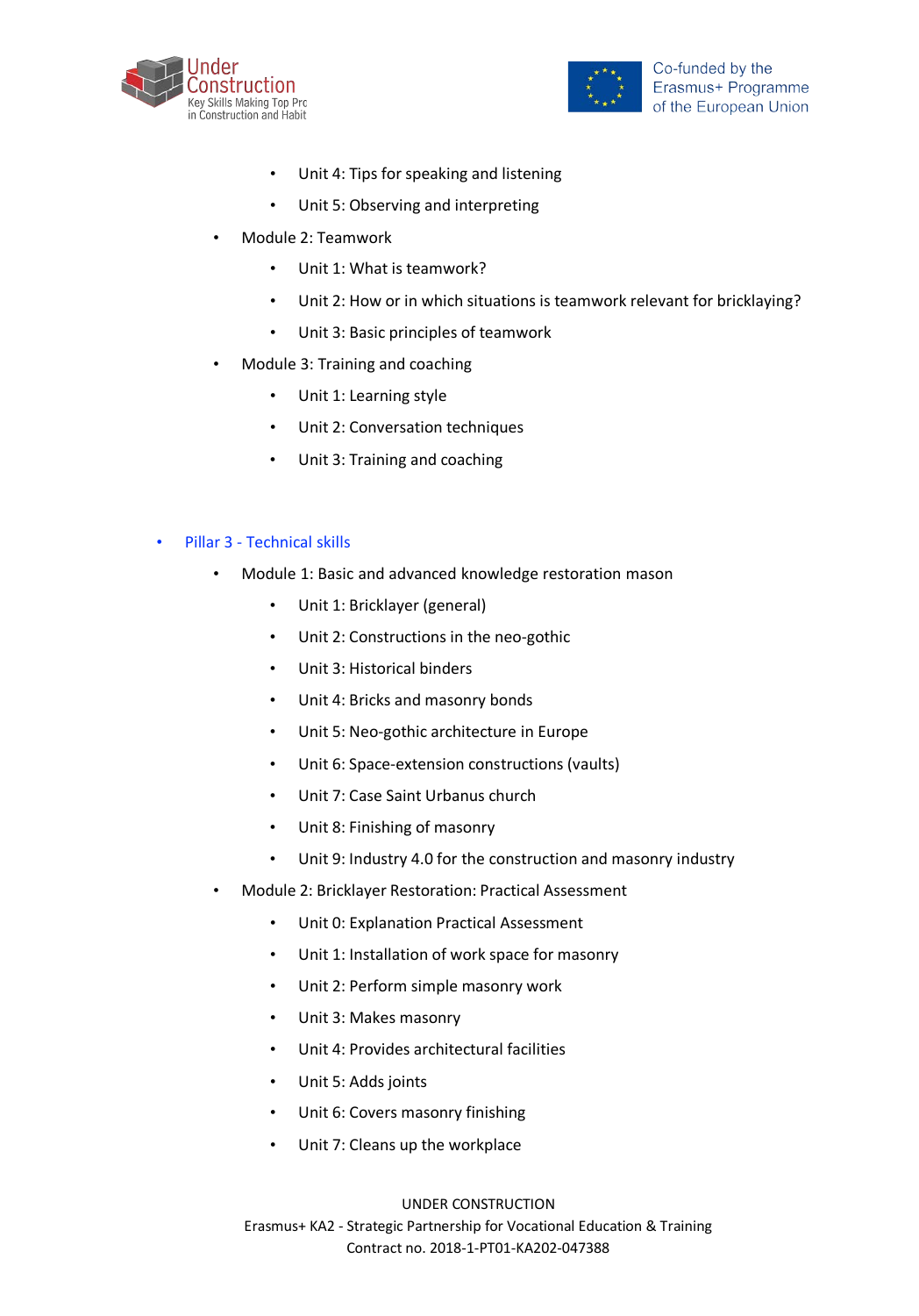



# **Course: Wall & Floor Tiling**



### • Pillar 1 - Thinking skills

- Module 1: Critical thinking
	- Unit 1: The definition and purpose of critical thinking
	- Unit 2: How or in which situations is critical thinking relevant?
- Module 2: Problem solving
	- Unit 1: What is problem solving?
	- Unit 2: Key steps in the creative troubleshooting process?
- Module 3: Creativity
	- Unit 1: What is creativity?
	- Unit 2: Methods fostering creativity
	- Unit 3: How or in which situations is creativity solving relevant?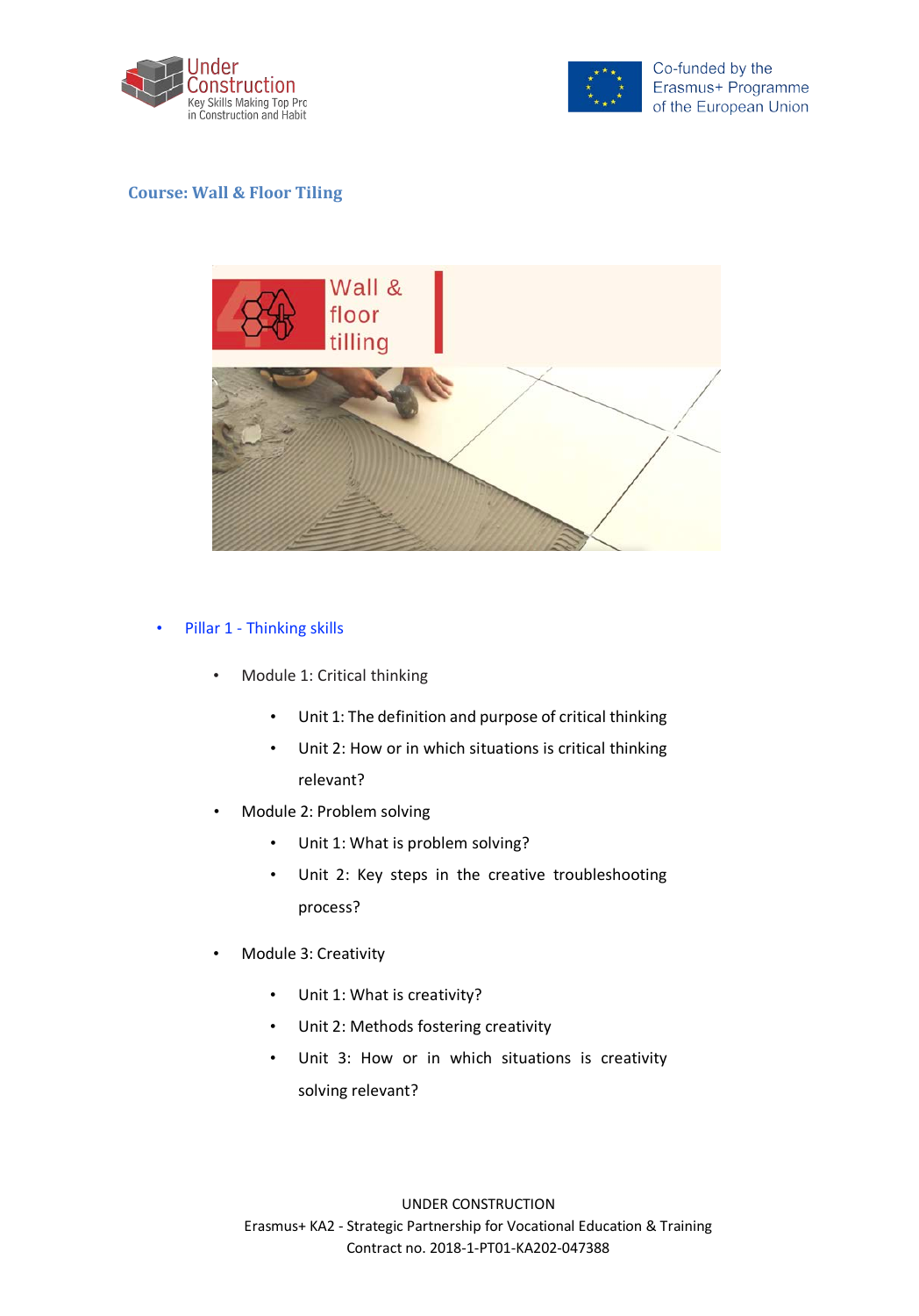



## • Pillar 2 - Interpersonal skills

- Module 1: Communication colleague and customer
	- Unit 1: What is communication?
	- Unit 2: Basic principles of communication
	- Unit 3: Open and closed questions
	- Unit 4: Tips for speaking and listening
	- Unit 5: Observing and interpreting
- Module 2: Teamwork
	- Unit 1: What is teamwork?
	- Unit 2: How or in which situations is teamwork relevant for bricklaying?
	- Unit 3: Basic principles of teamwork
- Module 3: Training and Coaching
	- Unit 1: Learning style
	- Unit 2: Conversation techniques
	- Unit 3: Training and coaching

#### • Pillar 3 - Basic and advanced knowledge tiles

- Module 0: Introduction to the pillar
- Module 1: Technical skills I
	- Unit 1: What does a tile maker do?
	- Unit 2: Tiling more than gluing and cutting
	- Unit 3: Basic tool for the professional tile setter
	- Unit 4: Ceramic tiles and natural stone
- Module 2: Technical skills II
	- Unit 1: How to design and fit movement joints
	- Unit 2: Trowel siz
	- Unit 3: Prepare substrates and wet proof systems
- Module 3: Technical skills III
	- Unit 1: Gluing and finishing of tiles
	- Unit 2: Tool for large size tiles
	- Unit 3: How to drill holes in tiles

#### UNDER CONSTRUCTION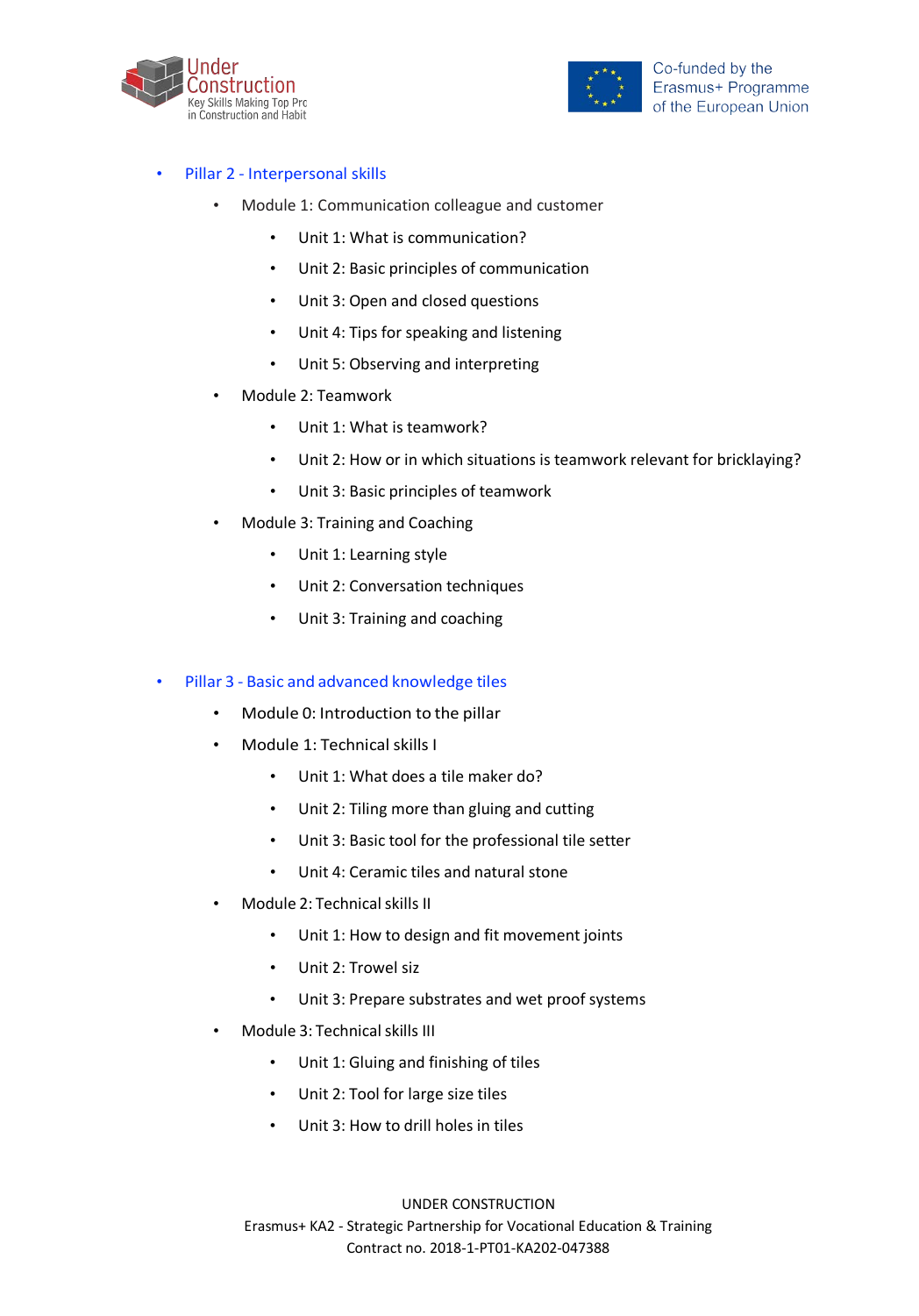



- Module 4: Products and processes in industry 4.0
	- § Unit 1: What impact has industry 4.0 for the construction area?
- Module 5: Practical assessment
	- Unit 0: Explanation Practical Assessment
	- Unit 1: Setting up the organisation and work place
	- Unit 2: Checking and preparing substrates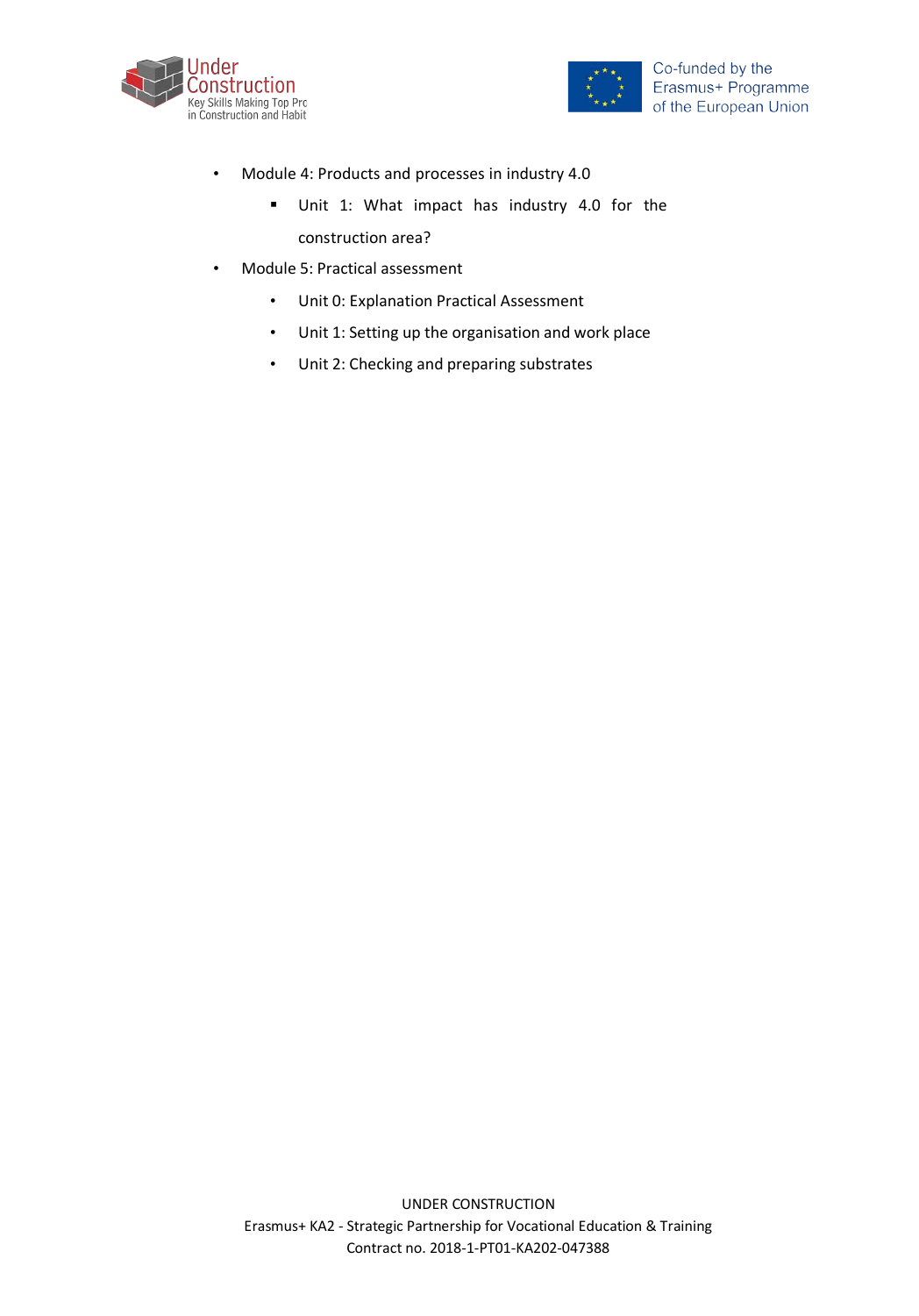



## **Course: Cabinetmaking**



- Pillar 1: Fundamentals of the digital factory as an answer to Industry 4.0
	- Module 1 The Digital Factory
		- Unit 1: Digital Transformation. Introduction to the concept of Industry 4.0
		- Unit 2: The importance of digital transformation in a world of data
		- Unit 3: Industry 4.0: the connected industry
		- Unit 4: Smart factory. Reference model
		- Unit 5: Digital maturity
	- Module 2 Key Enabling Technologies (KETs)
		- Unit 1: Introduction to the concept of Key Enabling Technologies
		- Unit 2: Collaborative platforms
		- Unit 3: Business solutions
		- Unit 4: Robotics
		- Unit 5: Industrial Internet of Things (IIOT)
		- Unit 6: Big Data
- Pillar 2: Raw materials processing and production processes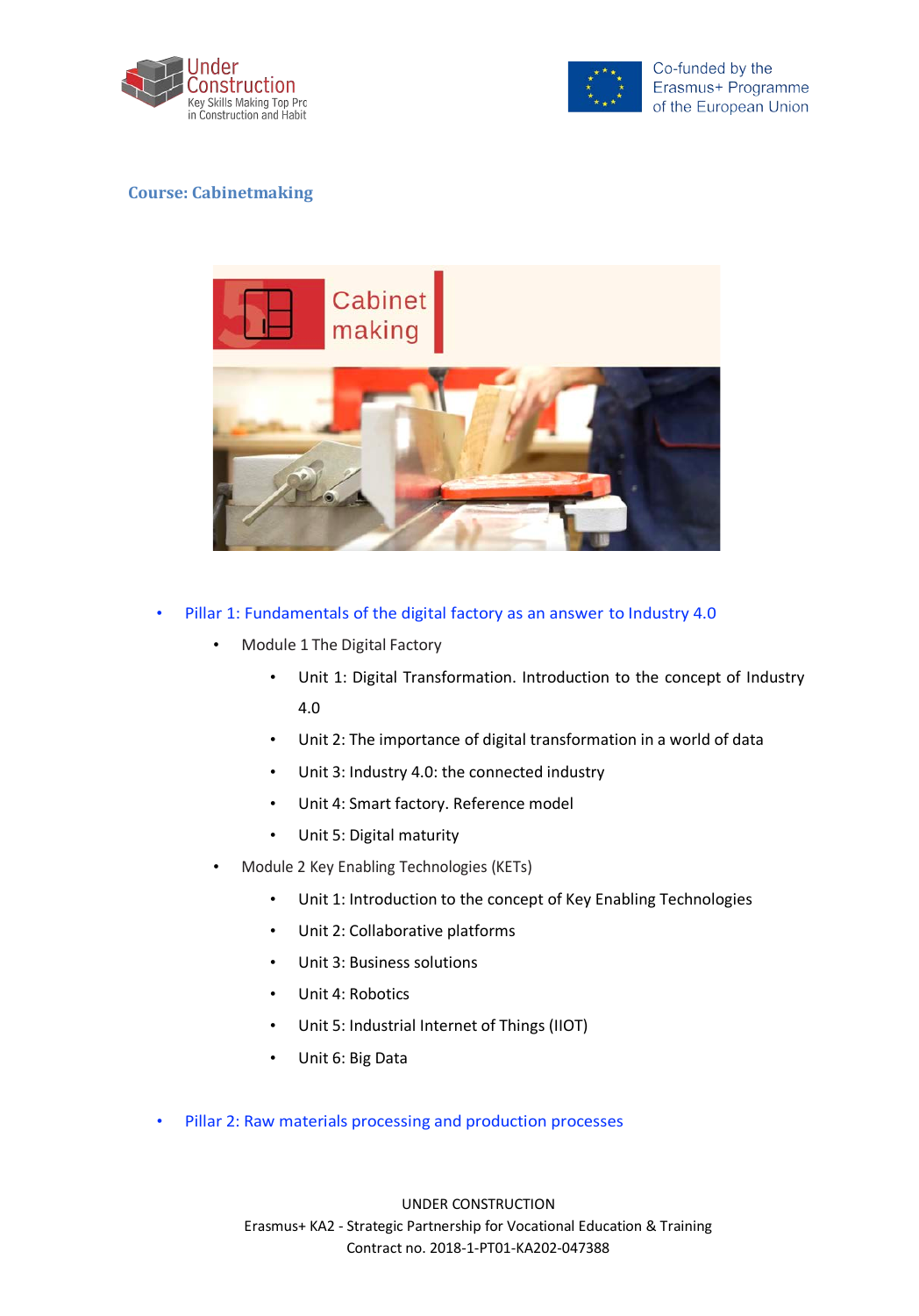



- Module 1 Work organization and management
	- Unit 1: Health and safety legislation at work
	- Unit 2: Organization of production in furniture manufacturing industries
- Module 2 Raw materials
	- Unit 1: Characterization of necessary materials in the manufacture of furniture
	- Unit 2: Eco-sustainable materials. Eco-design
- Module 3 Production processes
	- Unit 1: Production processes in furniture manufacturing
	- Unit 2: Machinery and tools
	- Unit 3: Production control and Human resources management
	- Unit 4: Quality management. ISO standards
- Pillar 3: Key soft skills for workplace success
	- Module 1 Effective communication and teamwork
		- Unit 1: Communication at the workplace
		- Unit 2: Conflict management and teamwork
		- Unit 3: Creativity and innovation techniques
	- Module 2 Emotional Intelligence and work environment
		- Unit 1: Emotional Intelligence and work environment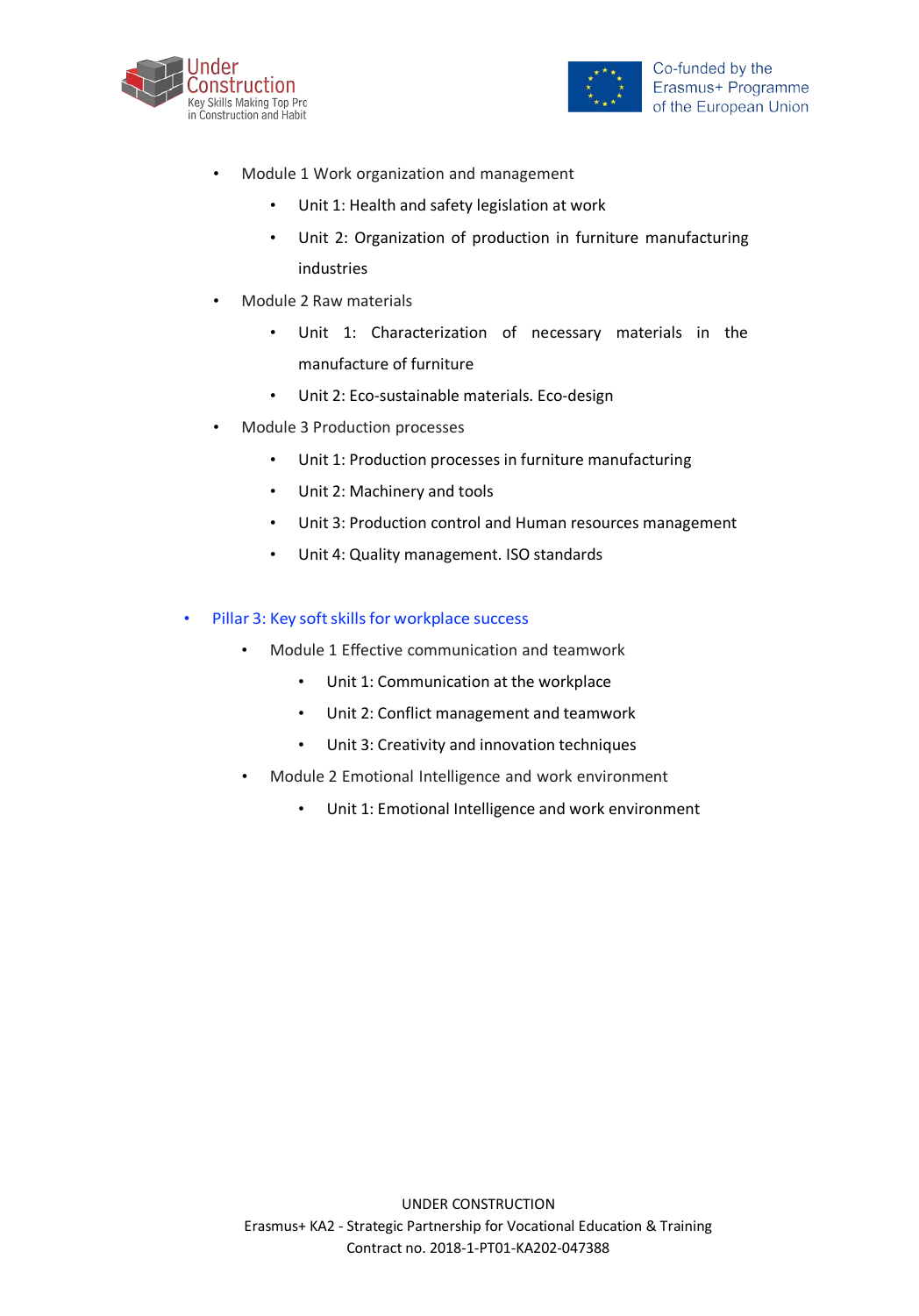



## **Course: Design Technologies**



#### • Pillar 1: Communication Skills

- Module 1: Basic concepts for correct professional interpersonal communication
	- Unit 1: How communicate into every context: verbal /nonverbal
	- Unit 2: Communication and Conflict Management
	- Unit 3: How to improve your communication performance and solve conflicts
- Module 2: Effective communication and activelistening techniques
	- Unit 1: What is active listening
	- Unit 2: Key active listening techniques
	- Unit 3: Sum up Exercises (on line practices?)
- Module 3: Contexts of use of active listening and cases
	- Unit 1: Why is Active Listening Crucial to Business Success?
	- Unit 2: Active listening at work
	- Unit 3: Improve yourself with 3 case studies
- Pillar 2: Thinking Skills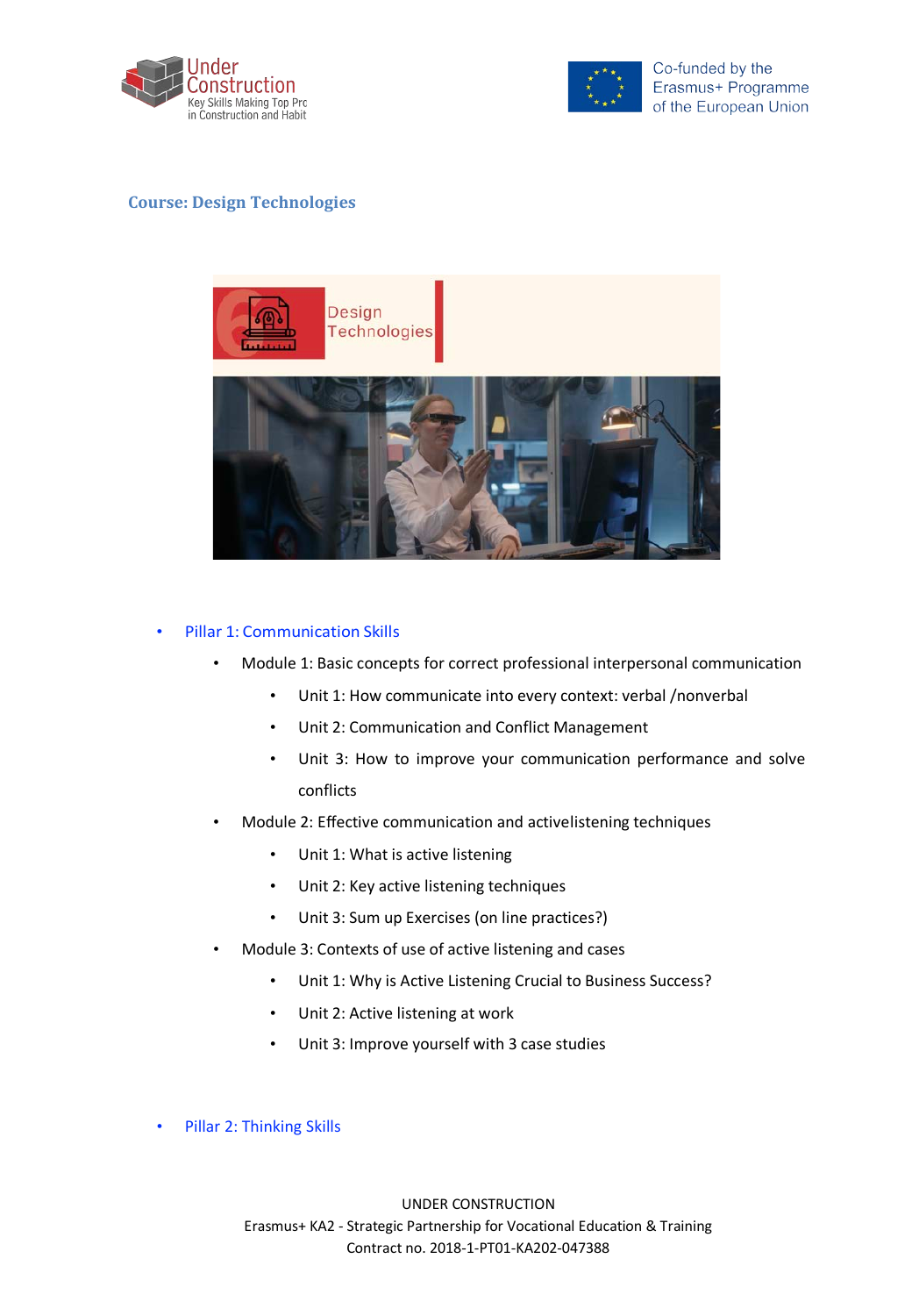



- Module 1: Excursus on psycho-cognitive theorieson creative thinking
	- Unit 1: Principal Theories about creativity
	- Unit 2: Creative path elaboration models
	- Unit 3: Learning Styles
- Module 2: Role of creativity in work and growth contexts
	- Unit 1: The "construct of creativity"
	- Unit 2: creativity as a skill
	- Unit 3: Creativity at work: problem solving and brainstorming
- Module 3: Evaluating Creativity?
	- U1: testing your creativity
	- U2: Attempting to measure
	- U3: some exercises to improve creativity

## Pillar 3: Aesthetic understanding

- Module 1: How to find inspiration
	- Unit 1: How does inspiration work?
	- Unit 2: The concept of beauty
	- Unit 3: Useful bibliography for designers
- Module 2: Current trends
	- Unit 1: Excursus on the history of design
	- Unit 2: The concept of design: from manufacturing to the web
	- Unit 3: Stories of designers between crafts and art
- Module 3: Practical exercises for the development of aesthetic forms
	- Unit 1: Basic drawing and colour techniques
	- Unit 2: How to observe the world and the use of geometric shapes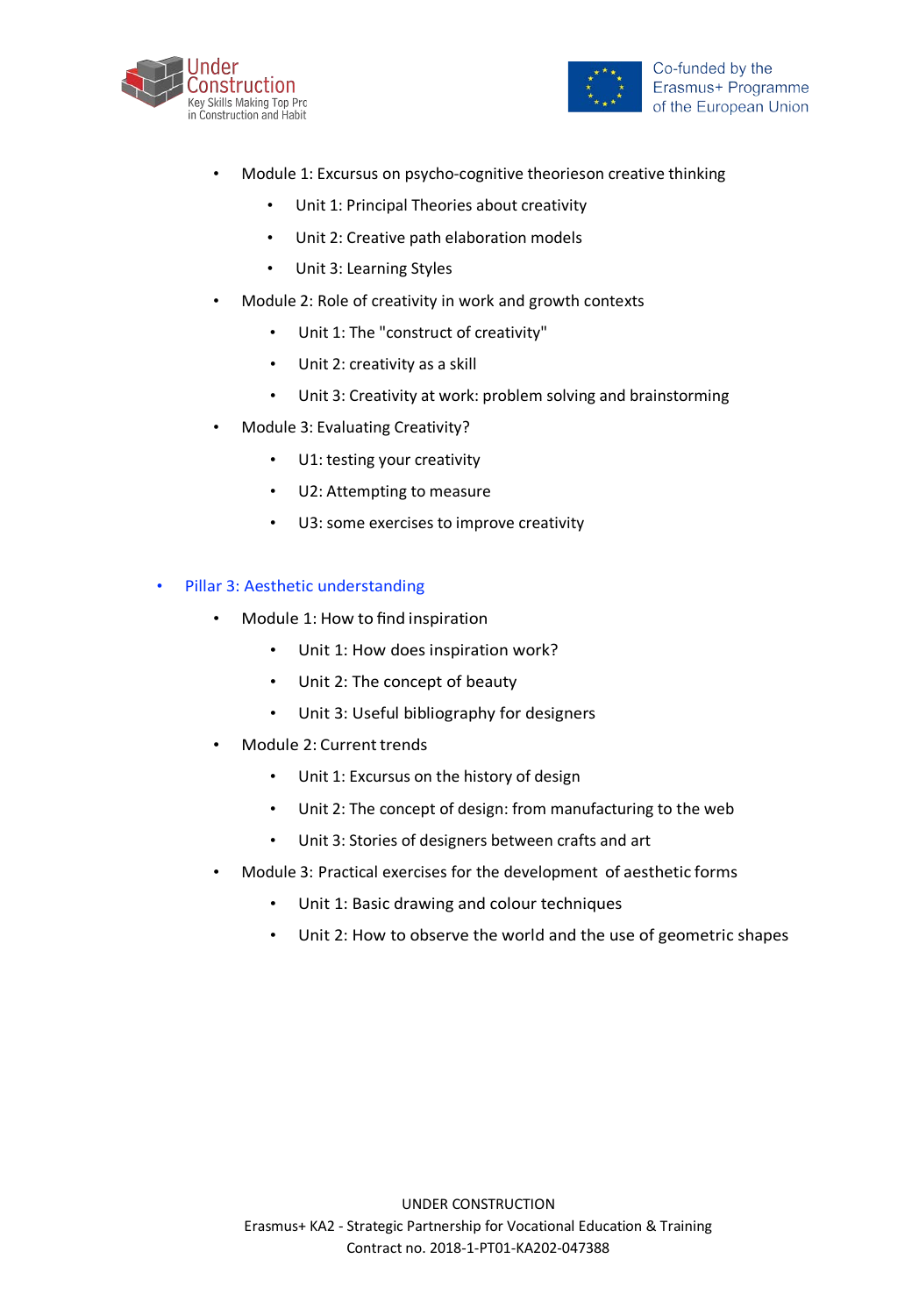



## **Course: Domotics**



## Pillar 1: Principles of Domotic

- Module 1: Applications of domotic systems
	- Unit 1: Domotics systems and its main applications
	- Unit 2: Types of domotics installations
- Module 2: Industrial Domotics
	- Unit 1: Internet of Things (IoT)
	- Unit 2: Cloud Computing
	- Unit 3: Machine Learning
	- Unit 4: Cyber security
	- Unit 5: Automation
- Module 3: Other related concepts
	- Unit 1: Remote control from inside/outside home
	- Unit 2: AAL for elderly people (Ambient Assisted Living)
	- Unit 3: Smart Building
- Pillar 2: Standards of Domotic sytems
	- Module 1 Communication protocols to interconnect devices

#### UNDER CONSTRUCTION